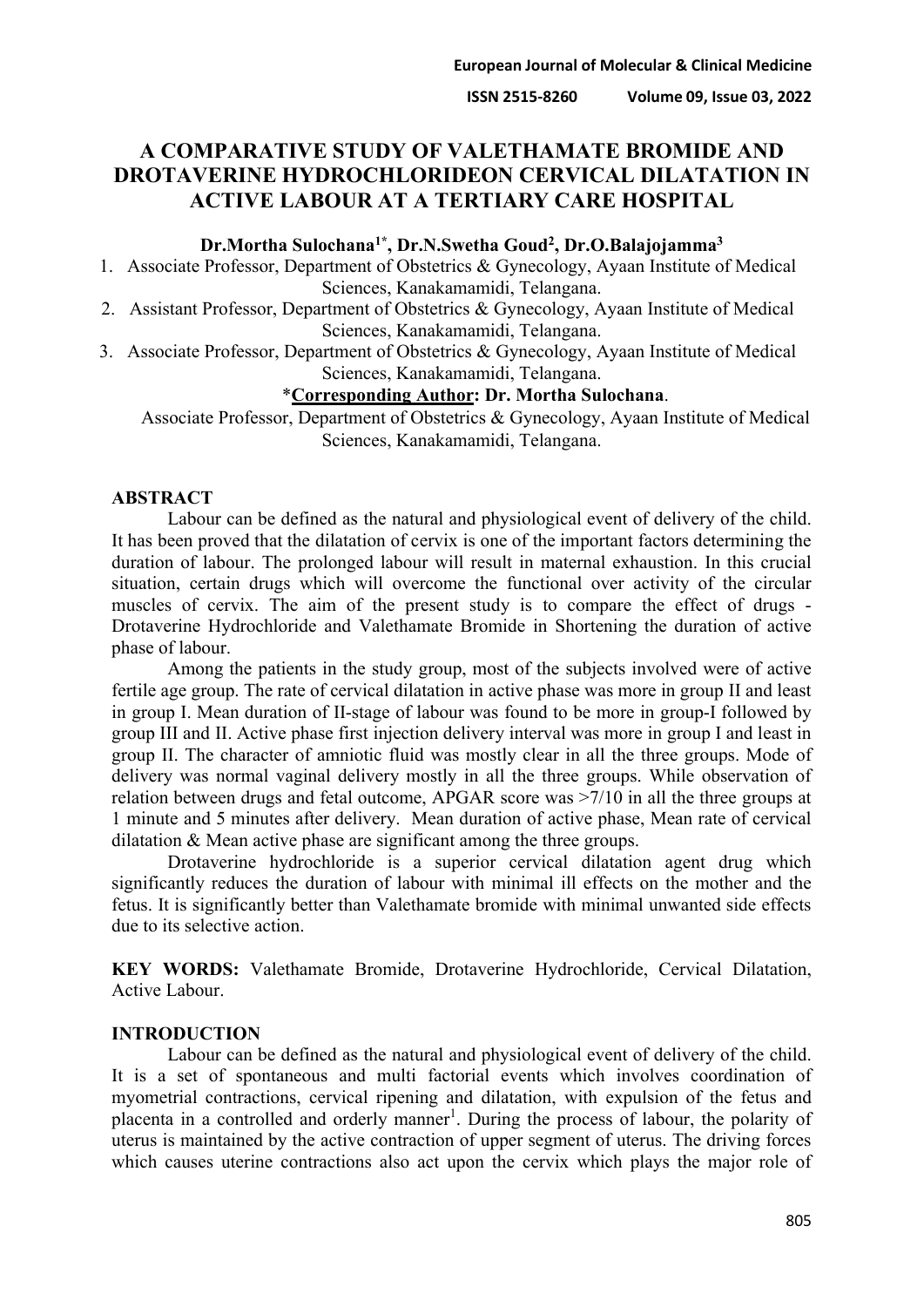innocent obstruction due to passive tissue resistance. It has been proved that the dilatation of cervix is one of the important factors determining the duration of labour<sup>2</sup>.

It has been observed that sometimes though the contractions of uterus are sufficient, the cervix fails to dilate or dilates very slowly or partially<sup>3</sup>. The commonest cause of this prolonged first stage of labour can be cervical spasm due to the over activity of the circular muscle fibres of the cervix, which may be increased in the presence of inflammatory injury or fibrosis of the cervix or may be due to fear tension pain syndrome<sup>4</sup>. This prolonged labour will result in maternal exhaustion. In this crucial situation, certain drugs which will overcome the functional over activity of the circular muscles of cervix, without any events of complications would help the patient and also the obstetrician.

In 1963, at National Maternity Hospital, Dublin the active management of labour was introduced into clinical practice<sup>5</sup>. It's aim was to achieve reduced maternal and fetal distress along with shortening the duration of labour and anticipation and management of the complications<sup>6</sup>. To the principle of active management of labour, cervical smooth muscle relaxants are well accepted addendum. The present study was done to compare the efficacy of Valethamate bromide with Drotaverine hydrochloride on cervical dilatation in active labour and both study and control group.

### **MATERIALS AND METHODS**

The aim of the present study is to compare the effect of drugs - Drotaverine Hydrochloride and Valethamate Bromide inShortening the duration of active phase of labour. The present study was conducted at Department of Obstetrics & Gynecology, Ayaan Institute of Medical Sciences, Kanakamamidi, Rangareddy dist, Telangana from February 2021 to February 2022.Ethical Clearance has been obtained from the Instituitional Ethical Committee. The subjects for the study are selected from the patients coming to OPD as per the inclusion and exclusion criteria. Term pregnancy in active labour – initial cervical dilation of 3 to 4 cms and cervical effacement 75%; Vertex presentation; No cephalopelvic disproportion; No high risk factors are the included in the study after obtaining informed consent. Exclusion criteria are Medical disorders complicating pregnancy; Obstetric complications within high risk category; Malpresentation; Women with previous caesarian section.

All the patients were divided into 3 groups of 100 each depending upon the drug being administered.

| Group       | Control/Study                 | <b>Management</b>                      | <b>No. of Patients</b> |
|-------------|-------------------------------|----------------------------------------|------------------------|
| $Group-I$   | Control Group   Normal Labour |                                        | 100                    |
| $Group-II$  | <b>Study Group</b>            | Received Inj.Drotaverine Hydrochloride | 100                    |
| $Group-III$ | <b>Study Group</b>            | Received Inj. Valethamate Bromide      | 100                    |

Primary data about age, parity, socioeconomic status, occupation,gestational age, any medical disorders or high risk factors were collected. A thorough general examination followed by detailed obstetric examination has been conducted to know the height of fund us, presentation and position of the fetus, fetal heart sounds with respect to rhythm, rate and intensity. Vaginal examination was also performed to know the position, effacement and dilation of cervix, position and station of presenting part, presence or absence of membranes, and for assessment of pelvis and cephalopelvic disproportion<sup> $7-9$ </sup>.

All the details were entered into partograms. The progress of labour, uterine contractions and the fetal heart rate were monitored carefully. Group II patients received 1 ampoule of Inj.Drotaverine Hydrochloride 40 mg intravenously 2<sup>nd</sup>hourly intervals up to a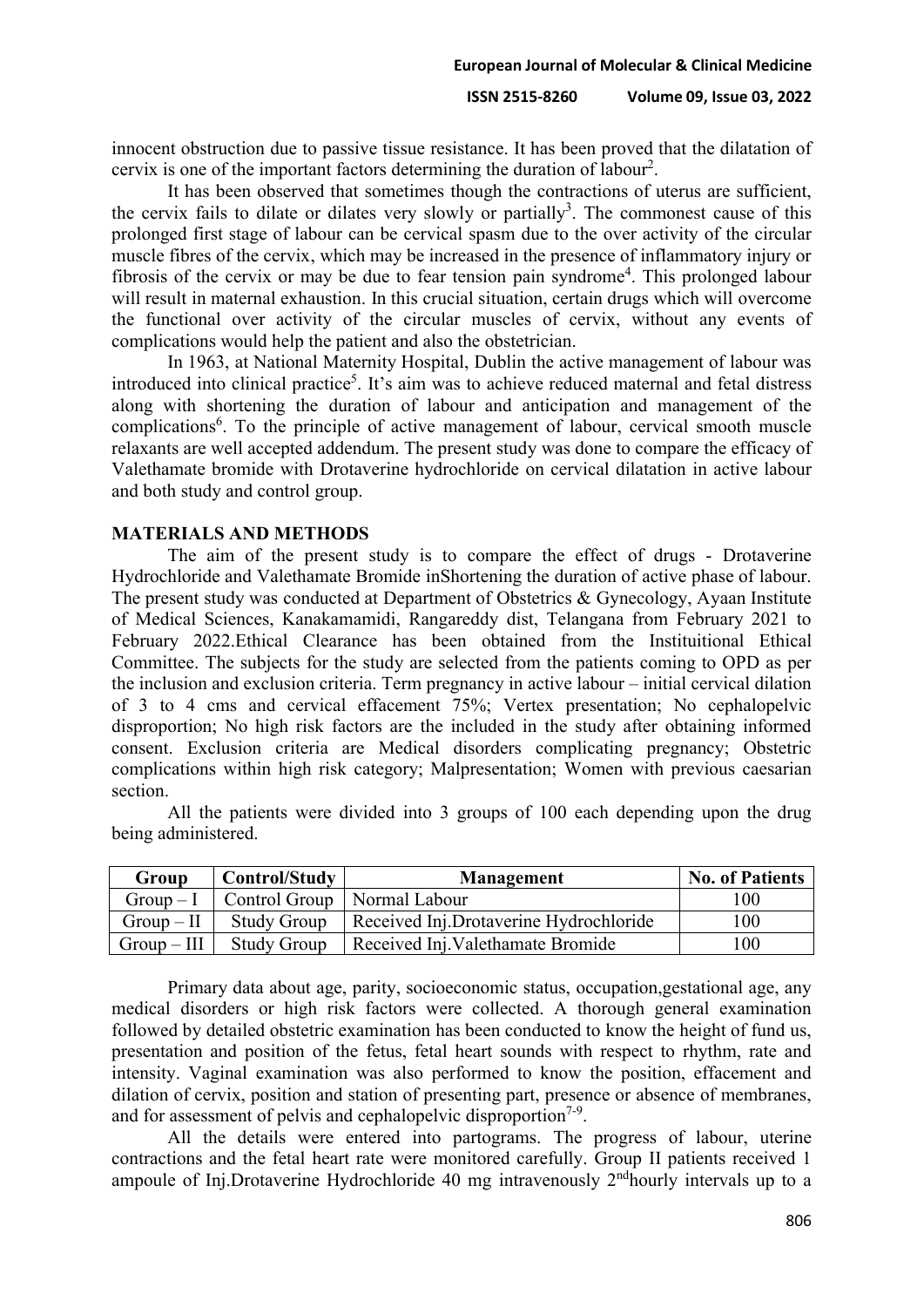# **European Journal of Molecular & Clinical Medicine**

### **ISSN 2515-8260 Volume 09, Issue 03, 2022**

maximum of 3 doses, starting at 3-4 cms cervical dilatation. Group III patients received, 1 ampoule of Inj. Valethamate bromide 8mg intravenously athourly intervals up to a maximum of 3 doses, starting at 3-4 cmscervical dilatation.Per vaginal examination was carried out at an interval of 2ndhourlyand findings are noted. Artificial rupture of membranes was done soon after administration of drug at 4 cm cervical dilatation, and duration of active phase of first and second stages of labour recorded. Standard parameters for maternal and fetal well being were monitored<sup>10</sup>. If desired rate of contractions were not achieved oxytocin drip was started. Mode of delivery, maternal side effects and fetal outcomes were noted and tabulated. Appropriate non-parametric tests, *χ2* test and analysis of variants (ANOVA) were applied for assessment of statistical significance.

# **RESULTS**

Among the patients in the study group, age group of 21 to 25 years were about 49% and 21 to 30 years age group were around 71.3%. so, most of the subjects involved were of active fertile age group as shown in Table 1.

| Age in years | Group I<br>$N = 100$ | Group I<br>$N = 100$ | Group I<br>$N = 100$ | Percentage |
|--------------|----------------------|----------------------|----------------------|------------|
| $15 - 20$    |                      |                      | 25                   | 24.3%      |
| $21 - 25$    | 45                   |                      | 50                   | 49%        |
| $26 - 30$    | 26                   |                      | 22                   | 22.3%      |
| $31 - 35$    | )9                   |                      |                      | 4.4%       |

**Table 1: Distribution of cases according to age**

| Group | No. of Cases | Mean Duration | Difference of | Difference in |
|-------|--------------|---------------|---------------|---------------|
|       |              | (Minutes)     | Means         | Percentage    |
|       |              |               | (Minutes)     |               |
|       | 100          | 198.6         |               |               |
|       | 100          | 86.4          | 112.2         | 56.5%         |
|       | 00           | 105.4         | 93.2          | 47%           |

# **Table 2: Duration of active phase of labour**

Upon analysis of duration of active phase of labour, the difference of means between group-I & II was 111.2 min where as between group I & III was found to be 93.2 min as in Table 2.

| Group       | No. of Cases                      | Average rate of     | Difference of    |
|-------------|-----------------------------------|---------------------|------------------|
|             |                                   | cervical dilatation | Means            |
|             |                                   | $\text{(cm/hr)}$    | $(\text{cm/hr})$ |
|             | 100                               | 2.01                |                  |
|             | 100                               | 4.62                | 2.61             |
|             | 100                               | 3.24                |                  |
| <b>m</b> 11 | $\bullet$<br>$\sim$ $\sim$ $\sim$ | .<br>. .            |                  |

**Table 3: Rate of cervical dilatation in active phase**

From Table 3, we can observe that the rate of cervical dilatation in active phase was more in group II and least in group I.

| NG.<br>ases | Mean duration | $\Gamma$ : fference of |
|-------------|---------------|------------------------|
|             |               |                        |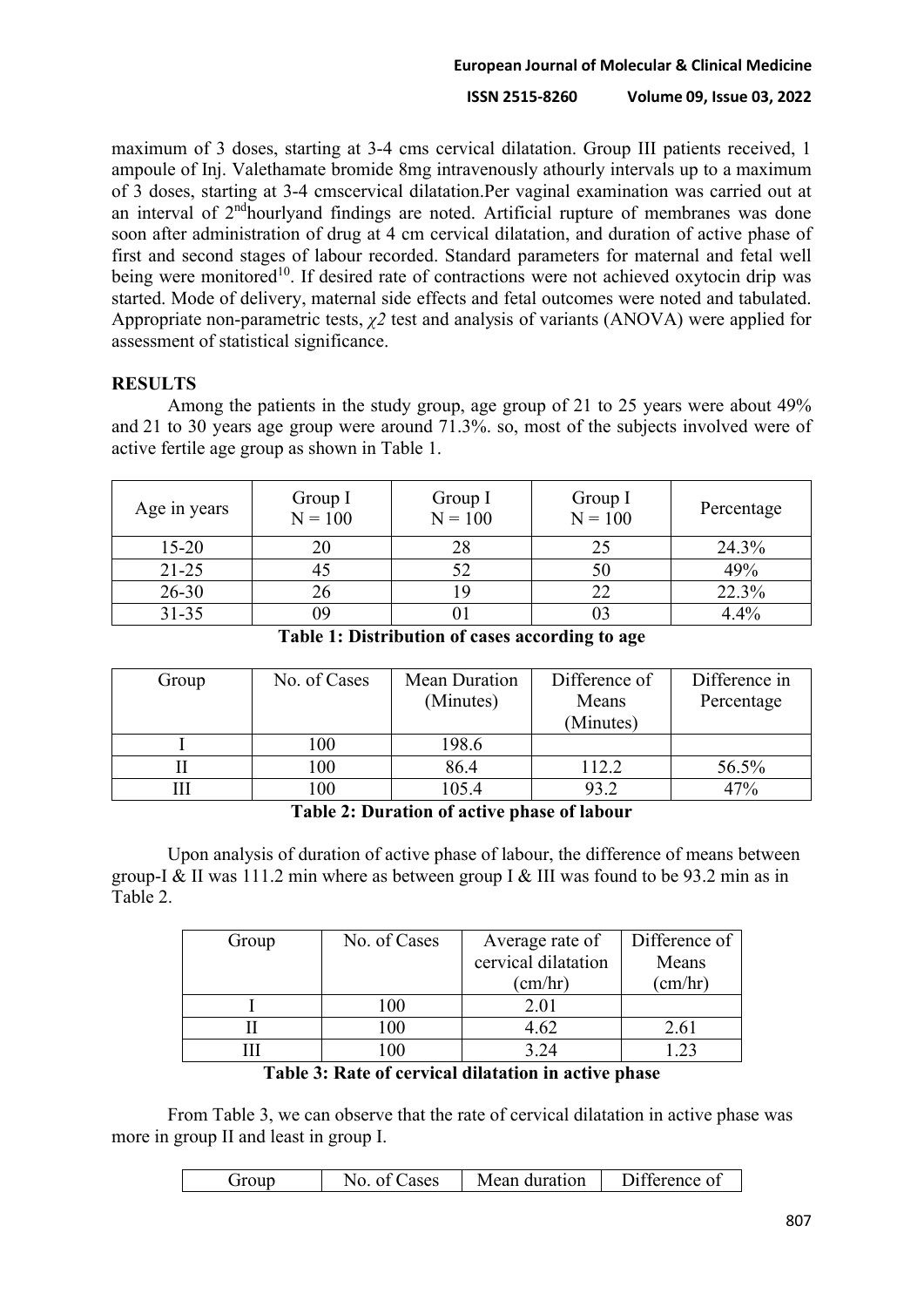#### **European Journal of Molecular & Clinical Medicine**

**ISSN 2515-8260 Volume 09, Issue 03, 2022**

|                 | (Minutes) | Means<br>(Minutes) |
|-----------------|-----------|--------------------|
| 00 <sub>1</sub> | 20.40     |                    |
| 100             | 18.24     | 1.16               |
|                 | 19.44     | ) ዓ6               |

**Table 4: Duration of II-stage of labour**

In Table 4, the mean duration of II-stage of labour was found to be more in group-I followed by group III and II.

| Group | No. of Cases | Active phase first | Difference of | Difference in |
|-------|--------------|--------------------|---------------|---------------|
|       |              | injection delivery | Means         | Percentage    |
|       |              | interval (Minutes) | (Minutes)     |               |
|       | 100          | 214.4              |               |               |
|       | 100          | 118.4              | 96.0          | 44.8          |
|       | 100          | 184.6              | 29.8          | 13.9          |

**Table 5: Active phase first injection delivery interval**

From Table 5, we can find that active phase forst injection delivery interval was more in group I and least in group II.

| Oxytocin | Group-I | $Group-II$ | $Group-III$ |
|----------|---------|------------|-------------|
|          | $n=100$ | $n=100$    | $n=100$     |
| Used     | 48%     | 44%        | 42%         |
| Un-used  | 41%     | 50%        | 49%         |

# **Table 6: Oxytocin augmentation**

| Type of liquor | Group-I | Group-II | Group-III | Fetal outcome |
|----------------|---------|----------|-----------|---------------|
|                | $n=100$ | $n=100$  | $n=100$   |               |
| Clear          |         | 89       |           | Good          |
| Thin Meconium  |         |          |           | Good          |
| Thick Meconium |         |          |           | Good          |

**Table 7: character of amniotic fluid**

From Table 7, we observed that the character of amniotic fluid was mostly clear in all the three groups.

| Group |        | No. of Cases   Normal vaginal delivery | Forceps<br>delivery | LSCS |
|-------|--------|----------------------------------------|---------------------|------|
|       | 100    |                                        |                     |      |
|       | 100    |                                        |                     |      |
|       | $00\,$ |                                        |                     |      |

# **Table 8: Mode of delivery**

From Table 8, the observation was that the mode of delivery was normal vaginal delivery mostly in all the three groups.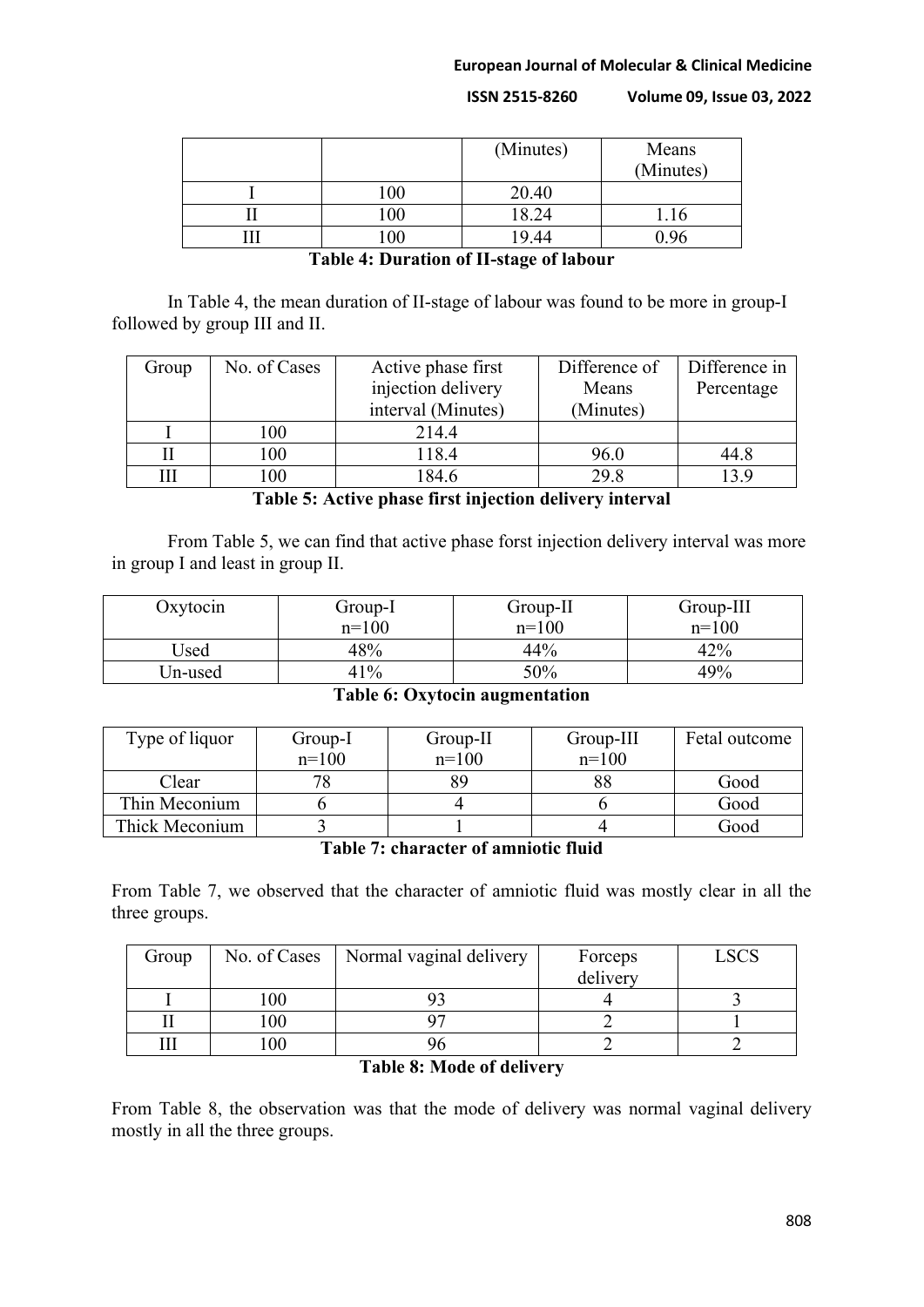| Group | No. of | <b>APGAR Score</b> |       |          |       |
|-------|--------|--------------------|-------|----------|-------|
|       | Cases  | minute             |       | 5 minute |       |
|       |        | <7/10              | >7/10 | ΊU       | >7/10 |
|       | 100    |                    | ∩⊓    |          | 100   |
|       | 100    |                    |       |          | 100   |
| гтт   | 00     |                    |       |          |       |

# **Table 9: Relation between drugs and fetal outcome**

While observation of relation between drugs and fetal outcome, APGAR score was >7/10 in all the three groups at 1 minute and 5 minutes after delivery.

|                | Complications   Inj.Drotaverine | Inj. Valethamate Group | Control |
|----------------|---------------------------------|------------------------|---------|
|                | Group                           |                        |         |
| Cervical tears | $2\%$                           | $1.5\%$                | -       |
| Atomic PPH     |                                 | -                      | -       |

**Table 10: Third stage complications**

There were minimal third stage complication as shown in Table 10 in all the three groups.

| Group           | No. of | No. of Injections       |                                                  |  |
|-----------------|--------|-------------------------|--------------------------------------------------|--|
|                 | Cases  |                         |                                                  |  |
|                 |        |                         | $Q_0$                                            |  |
|                 |        |                         |                                                  |  |
| .<br>___<br>- - | $\sim$ | $\sim$<br>$\sim$ $\sim$ | $\sim$ $\sim$ $\sim$<br>$\overline{\phantom{a}}$ |  |

**Table 11: Comparison of number of injections given**

Most of the patients received one injection in comparison to number of injections given in all the three groups as shown in Table 11.

| Side effects     | Group $II$ | Dose of drug $\vert$ | Group III | Dose of drug |  |
|------------------|------------|----------------------|-----------|--------------|--|
|                  |            | (in mg)              |           | (in mg)      |  |
| Dryness of mouth |            |                      |           |              |  |
| Vomiting         |            |                      |           |              |  |
| Tachycardia      |            |                      |           |              |  |

# **Table 12: Untoward maternal effects after Inj.Drotaverine & Inj.Valethamate**

Upon analysis from Table 12, untoward maternal effects after receiving injection, very few patients have complained of the uneasiness such as dryness of mouth, vomiting, nausea, tachycardia.

|           | Group  | Group | Difference | $\%$ | Group  | Difference | $\frac{0}{0}$ | Anova Test   |
|-----------|--------|-------|------------|------|--------|------------|---------------|--------------|
|           |        | Н     | of means   |      | Ш      | of means   |               | P value $&$  |
|           |        |       | (minutes)  |      |        | (minutes)  |               | significance |
| No. of    | 100    | 100   |            |      | 100    |            |               |              |
| cases     |        |       |            |      |        |            |               |              |
| Mean      | 164.22 | 81.14 | 83.08      | 50%  | 105.26 | 58.96      | 36%           | $F = 33.28$  |
| Duration  |        | 士     |            |      | 士      |            |               | $P=0.001$    |
| of Active | 65.14  | 34.26 |            |      | 41.24  |            |               | Significance |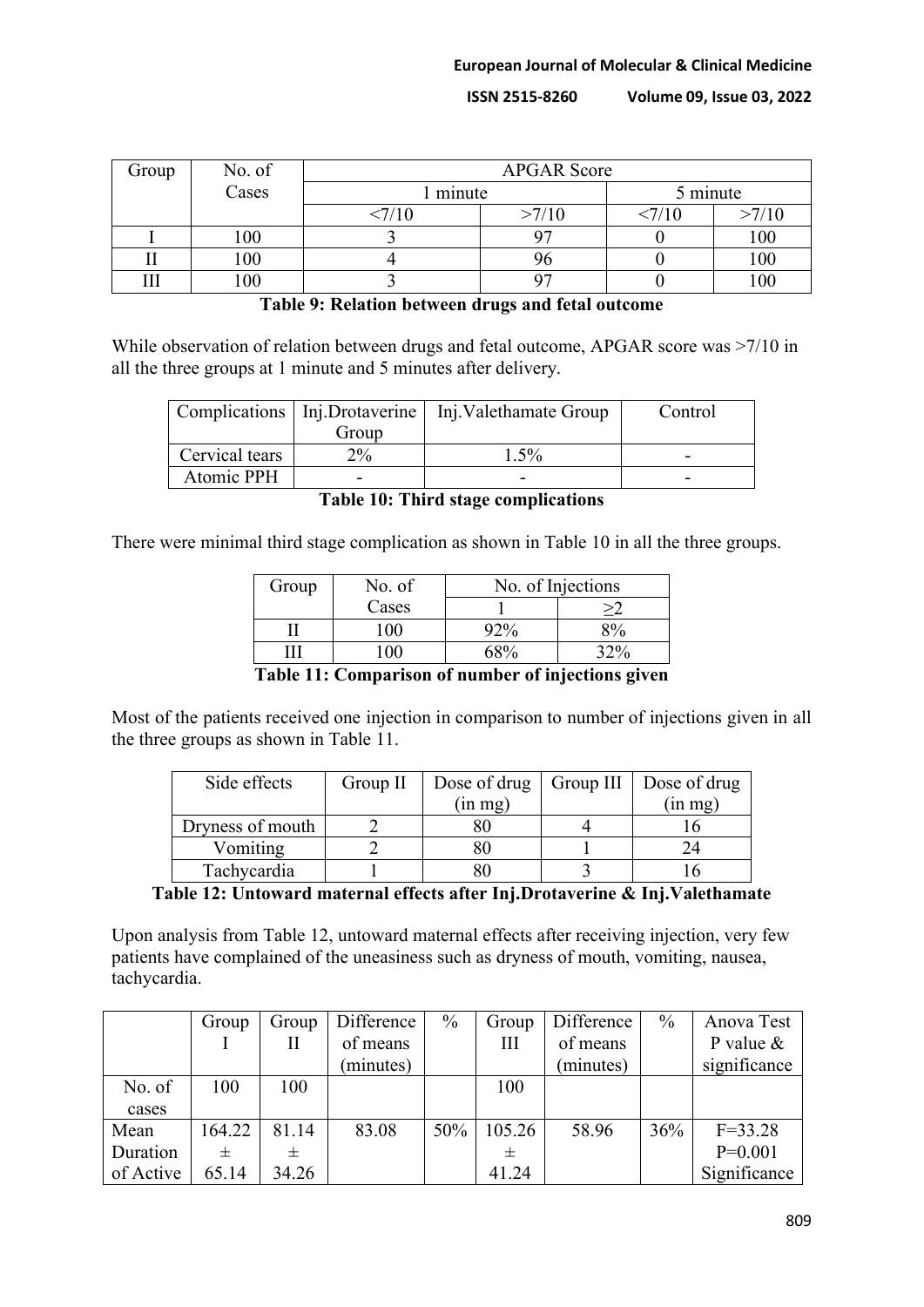| Phase      |            |            |       |     |            |        |     |              |
|------------|------------|------------|-------|-----|------------|--------|-----|--------------|
| (minutes)  |            |            |       |     |            |        |     |              |
| Mean       | $2.25 \pm$ | $6.02 \pm$ | 3.77  |     | $3.26 \pm$ | 1.01   |     | $F = 227.14$ |
| rate of    | 1.08       | 1.9        |       |     | 1.22       |        |     | $P=0.001$    |
| cervical   |            |            |       |     |            |        |     | Significance |
| dilatation |            |            |       |     |            |        |     |              |
| (cm/hr)    |            |            |       |     |            |        |     |              |
| Mean       | 189.12     | 102.11     | 87.01 | 46% | 124.18     | 108.23 | 57% | $F = 325.46$ |
| Active     | 士          | 士          |       |     | ± 44.8     |        |     | $P=0.001$    |
| phase /    | 68.18      | 38.86      |       |     |            |        |     | Significant  |
| $Drug -$   |            |            |       |     |            |        |     |              |
| Delivery   |            |            |       |     |            |        |     |              |
| Interval   |            |            |       |     |            |        |     |              |
| (minutes)  |            |            |       |     |            |        |     |              |

# **Table 13: Tests of statistical significance**

From Table 13, upon analysis of statistical significance it can be found that the Mean duration of active phase, Mean rate of cervical dilatation & Mean active phase are significant among the three groups.

| Outcomes                |                 | Group I | Group II | Group III |
|-------------------------|-----------------|---------|----------|-----------|
|                         | Vaginal         | 93      | 97       | 96        |
| Mode                    | Outlets forceps |         | 2        | 2         |
|                         | <b>LSCS</b>     |         |          |           |
| Cervical tears          |                 |         | $2\%$    | $2\%$     |
| Atonic PPH              |                 |         |          |           |
| Meconium stained liquor |                 | 11%     | 6%       | 9%        |
| Maternal side effects   |                 | 3%      |          | 8%        |
| $APGAR < 7/10$ at 1 min |                 | 3%      | $4\%$    | 3%        |
| $APGAR > 7/10$ at 5 min |                 | 100%    | 100%     | 100%      |

**Table 14: Comparison of maternal and fetal outcomes**

# **DISCUSSION**

In the present study, it was noted that the mean duration of active phase of labour in control, Group II and III are similar to the study conducted by others $11-15$ . Randomised controlled clinical studies presented at the XVII FIGO World Congress held that the decrease in mean duration of Active phase with Drotaverine was 109 minutes compared with placebo, and 37.6 minutes compared with Valethamate. In the present study, the decrease is 112.2 minutes in Drotaverine group compared to control, and 93.2minutes compared with Valethamate.

The rate of cervical dilatation in Group I, Group IIand in Group III are comparable to other studies<sup>11-18</sup>noted that Drotaverine hastens cervical dilatation by 1.3 to 2.04 cm/hr compared to control. In the present study, cervical dilatation was 2.61cm/hr faster with Drotaverine compared to control and 1.23 cm/hr faster with Valethamate. Both Drotaverine hydrochloride and valethamate bromide are found to have no effect on the uterine contractions.

The mean first injection delivery interval with Drotaverine is  $118.4 \pm 32.84$  minutes and 184.6 ± 38 minutes with Valethamate which is comparableto the study by *Devinder et al*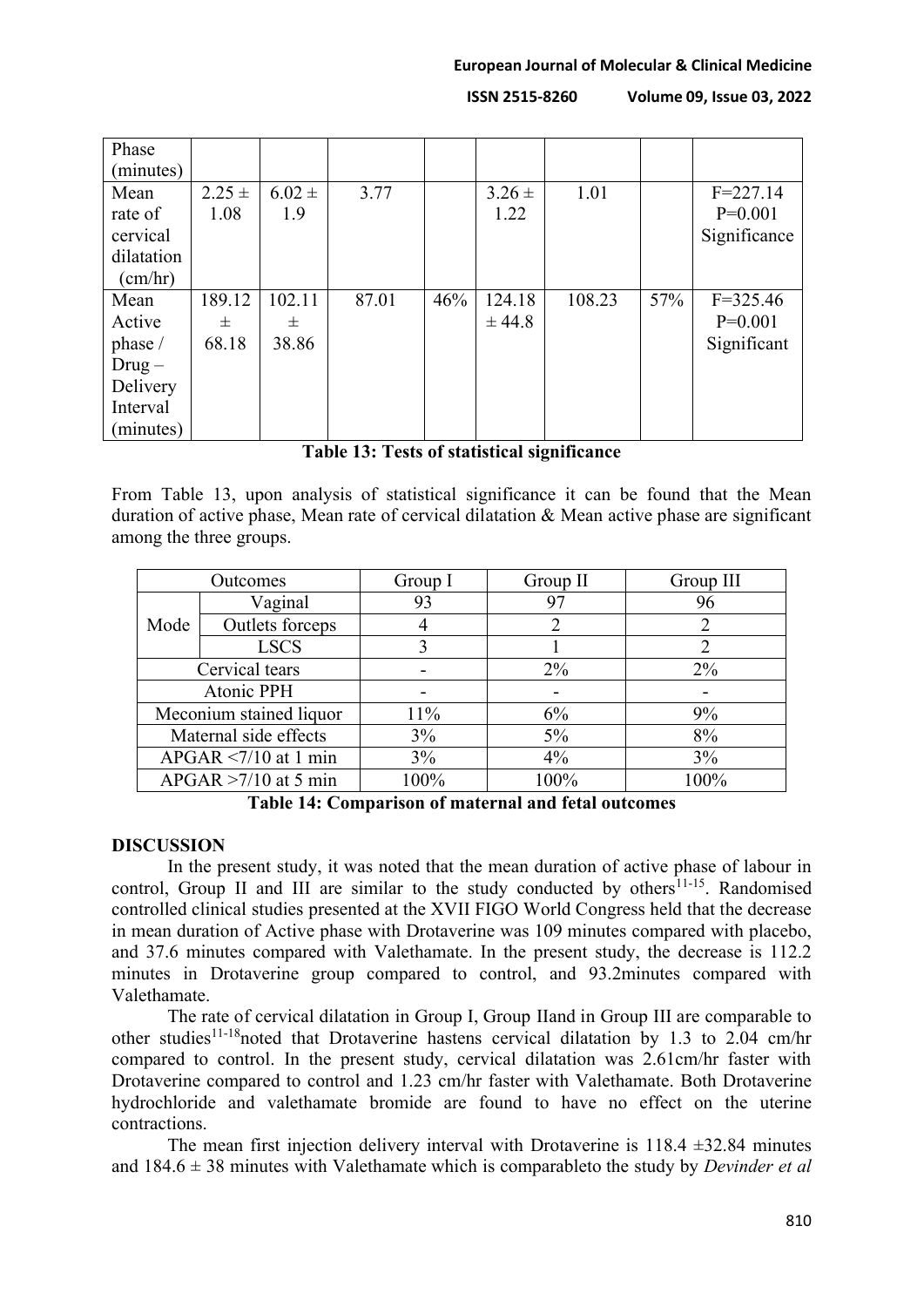$(129.82 \pm 63.75$  minutes with Drotaverine and  $151.53 \pm 60.47$  minutes with Valethamate). The average duration of II stage of labour was not affected by administration of drugs compared to control group.92% cases in Drotaverine group required single injection, while 68% cases required single injection and 32% required 2 or more injections in Valethamate group. The incidence of side effects was 5% with Inj.Drotarverine compared to 8%with Inj.Valethamate. Cervical tears were noted in 2% in both drug groups. No case of atonic PPH was noted in all the 3 groups.

Regarding mode of delivery, in control group, 4 cases were delivered by outlet forceps and 3 cases by LSCS. In Drotaverine group, 2 cases were delivered by outlet forceps, and in Valethamate group 2 were delivered by outlet forceps and1 by LSCS. Thus there was no increase in instrumental delivery in either of thedrug groups.

Regarding fetal outcome, thin meconium stained liquor was noted in 6%,4% and 6% of cases in Group I, II and III respectively. All were NST reactive, delivered vaginally, and had Apgar  $> 7/10$  at 5 minutes. Thick meconium wasnoted in 3 cases in control group  $-2$ delivered by LSCS, 1 by outlet forceps and 1delivered vaginally. Thick meconium noted in 4 cases in Drotaverine group were delivered vaginally, and of the 3 cases of thick meconium in Valethamate group, 1was delivered by LSCS and 2 by outlet forceps. All cases of thick meconium in all3 groups were NST reactive and had Apgar > 7/10 at 5 minutes. There was no intrapartum or early neonatal deaths in all 3 groups.

Mean duration of active phase of labour in control group was  $164.22 \pm 65.14$  minutes. The duration of active phase is reduced by 83.08 minutes(50% reduction) in Drotaverine group which is statistically significant( $p = 0.001$ ) compared with control and 24.12 minutes faster than Valethamate. There was significant difference in rate of Cervical dilatation between the control and other 2 groups ( $p = 0.001$ ) with Drotaverine achieving 2.61cm/hr faster dilatation and Valethamate achieving 1.23cm/hr faster dilatation compared to control. Both Drotaverine Hydrochloride and Valethamate had no effect on the uterine contractions.

The mean first injections to Delivery interval is significantly reduced in both groups given drugs 50% reductions with Drotaverine and 36%reduction with Valethamate compared to the Active phase delivery internalin Control ( $p = 0.001$ ). There was no significant shortening of II stage of labour. There was no increase in incidence of instrumental delivery or abdominal delivery in either Drotaverine or Valethamate groups.

The incidence of cervical tears was 2% in both drug groups.No case of atonic PPH noted in all 3 groups. Incidence of maternal side effects with drotaverine (3%) is significantly less compared to Valethamate (8%).There was no significant increase in incidence of meconium stained liquor in the drug groups compared to control.All newborns in all 3 groups had Apgar score > 7 at 5 minutes. There was no intrapartum or early neonatal deaths in all the study groups.

### **CONCLUSION**

Drotaverine hydrochloride is a superior cervical dilatation agent drug which significantly reduces the duration of labour with minimal ill effects on the mother and the fetus. It is significantly better than Valethamate bromide with minimal unwanted side effects due to its selective action. Hence it can be recommended to administer Inj.Drotaverine Hydrochloride to low risk women in active labour.

The promising beneficial effects of Drotaverine hydrochloride are available in obstetric practice and in this study, it has definitely proven to shorten the duration of labour and provide early relief from distress for the labouring woman.

### **REFERENCES**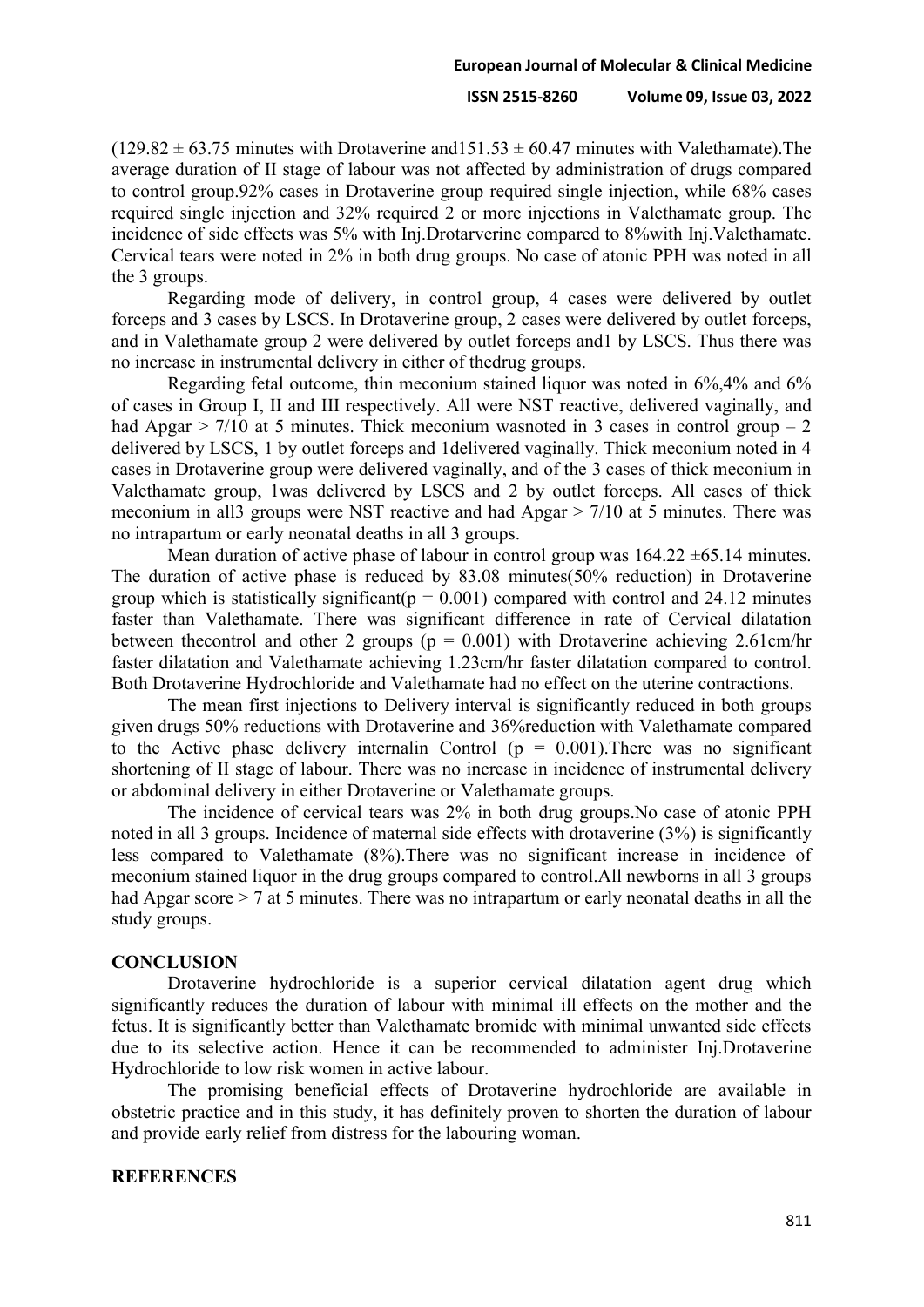- 1. Ambiye, V.R. Alwani G.M., Sinha R. Valethamate Bromide for acceleration of labour Journal Obstetrics and Gynae. India, 35 : 852, 1985.
- 2. Bhau S.Dhar, G. Kaul, Lahdol T, Raina. V, Efficacy of Valethamate Bromide in labour – J Obst and Gynae India 29 : 632, 1979.
- 3. Beck H.V. (1956, 1972) Med.Kiln 33 : 1372.
- 4. Beric, B.M. and Kupresawin M, Lancet 2 : 6, 1971
- 5. Bolaji OO, Onyeji CO, Ogundaini AO, Olugbadae TA et al Pharmaco Kinetics and Bioavailability of drotaverine in humans. Eur J Drug Metab. Pharmacol. 1996: 21 (3) :  $217 - 21$ .
- 6. Czeizel A.E., Raez J, Evaluation of Drug Intake during pregnancy in theHungarian case control surveillance of congenital anomalies. Prenatal andneonatal medicine, 1996 : 137 – 145.
- 7. Danforth DN, Veis A, Breen M, Weinstein HG, Buckingham JC, Manalo P –Effect of pregnancy and labour on human cervix Am J Obst Gynae 1974; 120 :641 – 651.
- 8. Demeter J, Blasko S. The effect of drotaverine on the dilatation stage ofuncomplicated deliveries. J. Obst Gynae 1998; 3 : 723 – 37.
- 9. Deutsche Medizinischers Journal 18 : 1967 : 710 711.
- 10. Desai S.V., Deshpande V, Krishna UR. Acceleration of Labour, J Obst and GynaeIndia 34 : 657, 1987.
- 11. Daftary S.N., Baser A., Desai S.V. Acceleration of Labour by ValethamateBromide J Obst and Gynae India 43 : 217, 1993.
- 12. Friedman E.A., The Graphic Analysis of Labour, Am J Obst gynae 68 : 1568,1954.
- 13. Goswami B. Sarkar M. Biswas B. Efficacy of Drotaverine and Valethamate inActive Management of Labour, Abstract Book, XVI FIGO World congress ofObst & Gynae, Washington DC, Sept 2000.
- 14. Ghasisas D.G., Dasi S.P., Anjaneyalu R. Use of Valethamate Bromide duringLabour Indian Practitioner 31 : 13, 1978.
- 15. Guha N., B.C. Lahiri Indian Medical Gazette Nov 1984 Vol. XVIII No.11, Page365 66.
- 16. Jeanne AC, Normal Labour, Manual of Obst 1996; 5 : 385 415.
- 17. Joshinari G Kami M.D., Sanka Fujika –Clinical Study of valethamate Bromide,The Obst and Gynae – Vol 29, 1962.
- 18. Janous Demeter Budapest Hungarian Group Study Obst and Gynae Today :Vol.111 No:12, Dec 1998.
- 19. Kleissl H.P., Van der Rest M, Naftolin F, Glorieux FH, De Leon A Collagenchanges in Human Cervix at parturition – Am J Obst gynae 1978; 130 : 748 –753.
- 20. Kishore N, Agarwal V. Am J Obst and Gynae 83 : 786, 1962.
- 21. Kaur Devinder, Kaur Ravinder Comparison of Drotaverine and Valethamate infirst stage of labour – J Obst and Gynae India:2001: 4: 6.
- 22. O' Driscoll K, Meagher D. Active Management of Labour P.48, Baillere Tnidall,East Bourne, 1986.
- 23. Prakash HT, Shah SK Role of Valethamate on cervical dilatation during labour,OG Indian 37 : 764, 1987.
- 24. Puri M, Rathee S, Garg R Effect of valethamate on cervical dilatation OGIndia 38 : 427, 1988.
- 25. Rorie D.K. Newton M, Histologic and Chemical studies of the smooth muscle inhuman cervix and uterus – Am J Obst Gynae 1967; 99: 466 – 469.